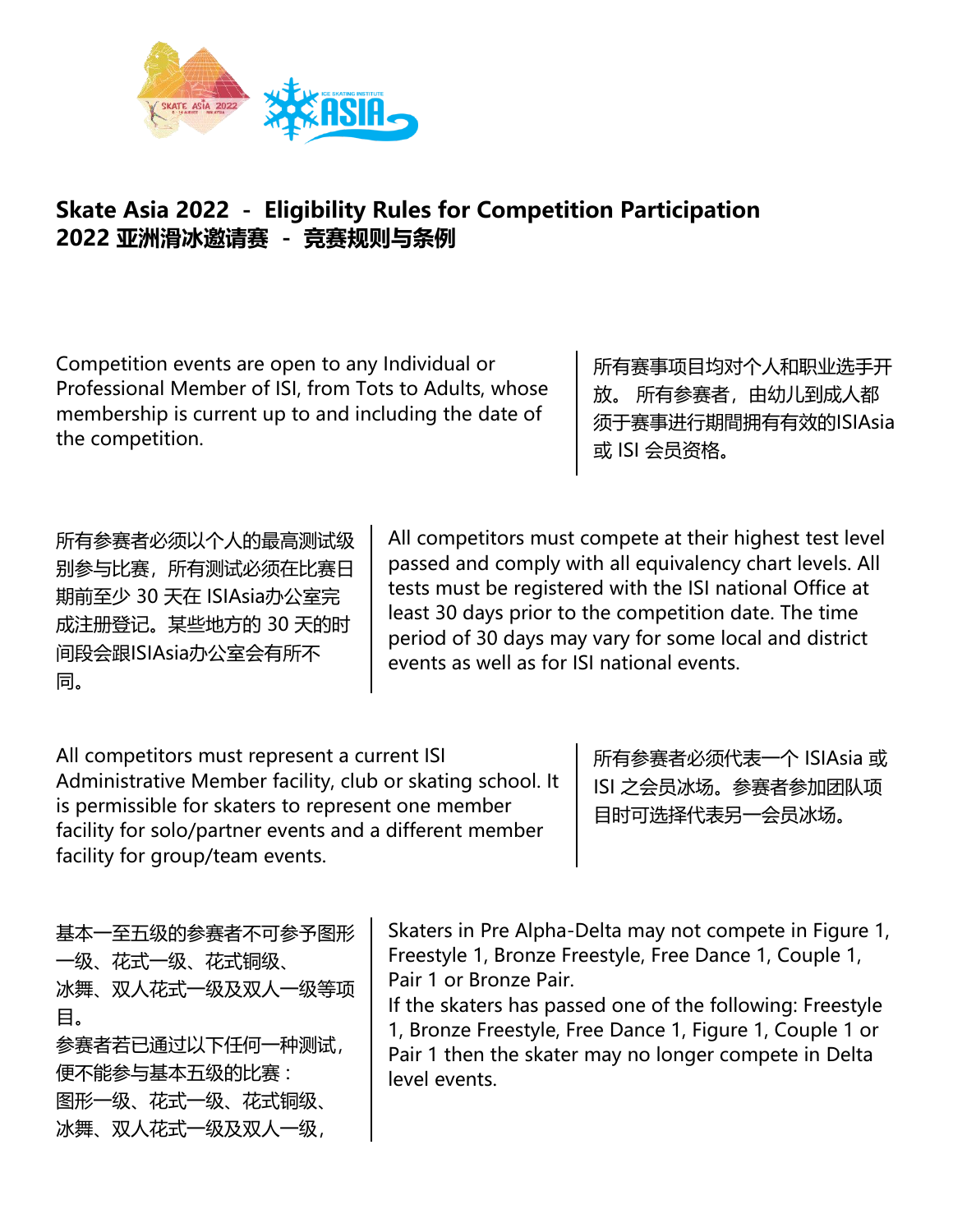

Any skater wishing to compete in Artistic, Footwork , Interpretive, Spotlight, etc, is still required to pass and register a test level (i.e. Pre-Alpha – Delta, traditional Freestyle or Open Freestyle) to determine the level for those event entries. If the Open Freestyle tests are passed based on the skater's current USFS test level, the Pre-Alpha – Delta and traditional Freestyle tests are not required.

若参赛者想参与艺术性、步法、临场 表现、娱乐性等项目都需要通过基本 一至五、花式或公开花式级测试以确 定这些项目的级别。 若参赛者的USFS成绩通过了公开花 式级测试, 就无需要再通过基本一至 五、花式测试。

若参赛者想参予步法项目,都需要通 过花式、公开花式或冰舞级测试以确 定步法项目的级别。

Any skater wishing to compete in a Footwork event is required to pass and register a test level (traditional Freestyle, Open Freestyle or Dance) to determine the level for his/her Footwork entry.

Members of other organizations are eligible and welcome to compete in ISIAsia competitions as long as they are Individual or Professional members of ISIAsia and have all their ISI tests passed and registered with the ISIAsia Office in Hong Kong. For requirements of the minimum ISI test level on which USFS skaters must compete, see chart below:

(For additional equivalent charts in other disciplines please refer to the ISI Handbook)

其它滑冰组织的成员只要拥有有效的 ISIAsia 或 ISI 会员资格, 通过相关的 测试及完成注册登记,并代表一个 ISIAsia 或 ISI 之会员冰场, 均可参 赛。其它滑冰组织 (如: USFS) 的成 员参于赛事项目之最低要求,请参考 下页附表: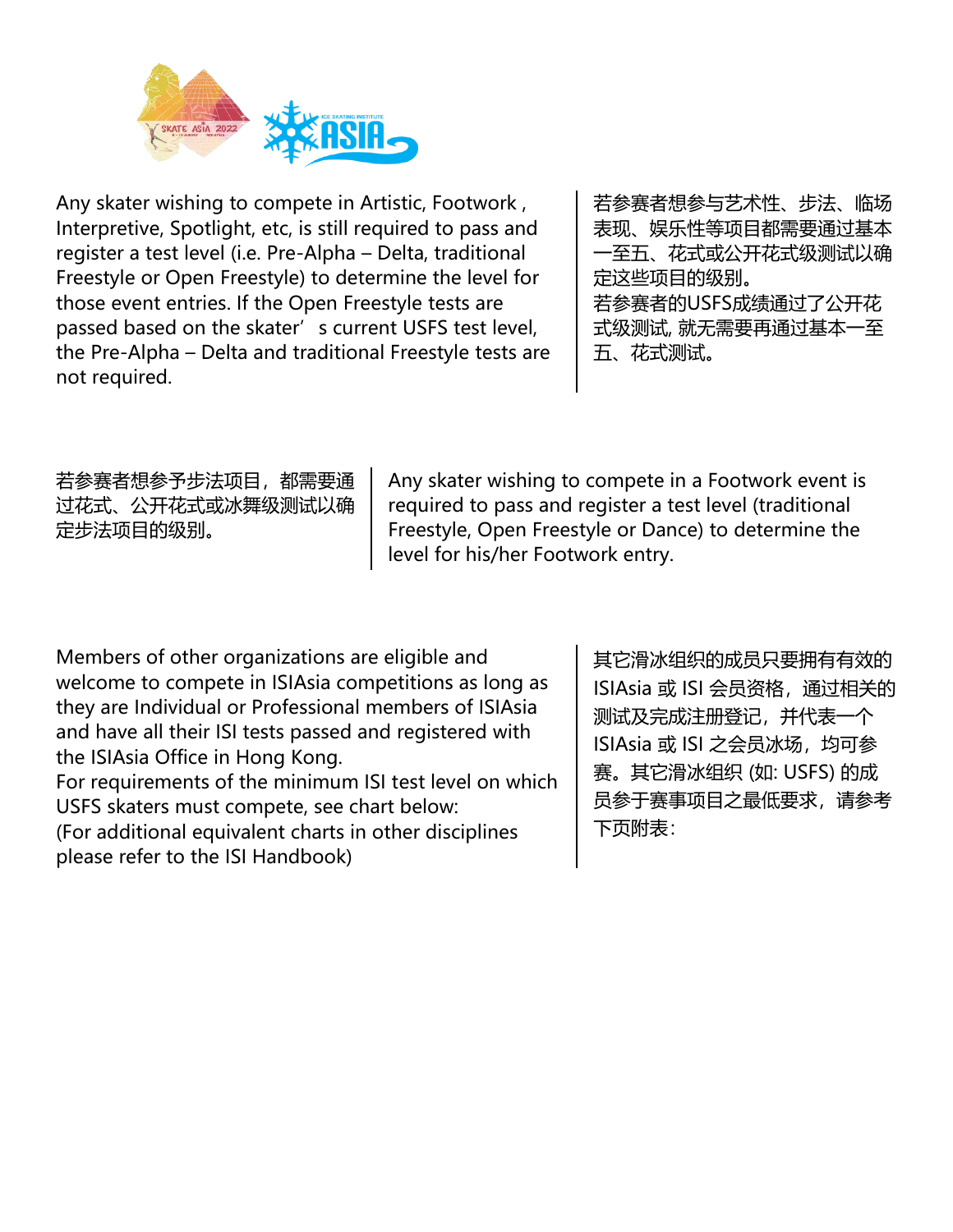

| <b>USFS skater who has passed</b><br>已考获USFS级别 | May compete in ISI no lower than<br>可参于之项目不低于 |
|------------------------------------------------|-----------------------------------------------|
| Pre Preliminary                                | Freestyle 3 花式三级 / Open Bronze 铜级             |
| Preliminary                                    | Freestyle 4 花式四级 / Open Silver 银级             |
| Pre-Juvenile                                   | Freestyle 4 花式四级 / Open Silver 银级             |
| Juvenile                                       | Freestyle 6 花式六级 / Open Gold 金级               |
| Intermediate                                   | Freestyle 6 花式六级 / Open Gold 金级               |
| <b>Novice</b>                                  | Freestyle 7 花式七级 / Open Platinum 白金级          |
| <b>Junior</b>                                  | Freestyle 8 花式八级 / Open Platinum 白金级          |
| Senior                                         | Freestyle 8 花式八级 / Open Platinum 白金级          |
| Adult Pre-Bronze                               | Freestyle 2 花式二级 / Open Bronze 铜级             |
| <b>Adult Bronze</b>                            | Freestyle 3 花式三级 / Open Bronze 铜级             |
| <b>Adult Silver</b>                            | Freestyle 4 花式四级 / Open Silver 银级             |
| <b>Adult Gold</b>                              | Freestyle 5 花式五级 / Open Gold 金级               |

| <b>USFS skater who has passed the</b><br>entire Dance Test below:<br>已考获USFS冰舞级别 | May compete in ISI no lower than:<br>可参于之项目不低于 |
|----------------------------------------------------------------------------------|------------------------------------------------|
| <b>Preliminary Dance</b>                                                         | Dance 3 冰舞三级                                   |
| Pre Bronze Dance                                                                 | Dance 4 冰舞四级                                   |
| <b>Bronze Dance</b>                                                              | Dance 5 冰舞五级                                   |
| Pre Silver Dance                                                                 | Dance 6 冰舞六级                                   |
| <b>Silver Dance</b>                                                              | Dance 7 冰舞七级                                   |
| Pre Gold Dance                                                                   | Dance 9 冰舞九级                                   |
| Gold Dance                                                                       | Dance 10 冰舞十级                                  |

所有参赛者应以最真实的水平参与比 赛,同时应保持高尚的道德水准。 参赛者不能越级参赛。所有参赛者必 须通过他们将参加比赛的相关项目的 级别测试 (团体指定动作项目、跳跃 及旋转组合项目除外) 。

Skaters are expected to compete at their true ability level and to uphold high ethical standards. Skaters may not "skate up" one level for ISI competition events. All skaters must pass the test level for the event level in which they will compete (except in Team Compulsories and Jump and Spin events where a skater may "skate up" to their team or partner's level).